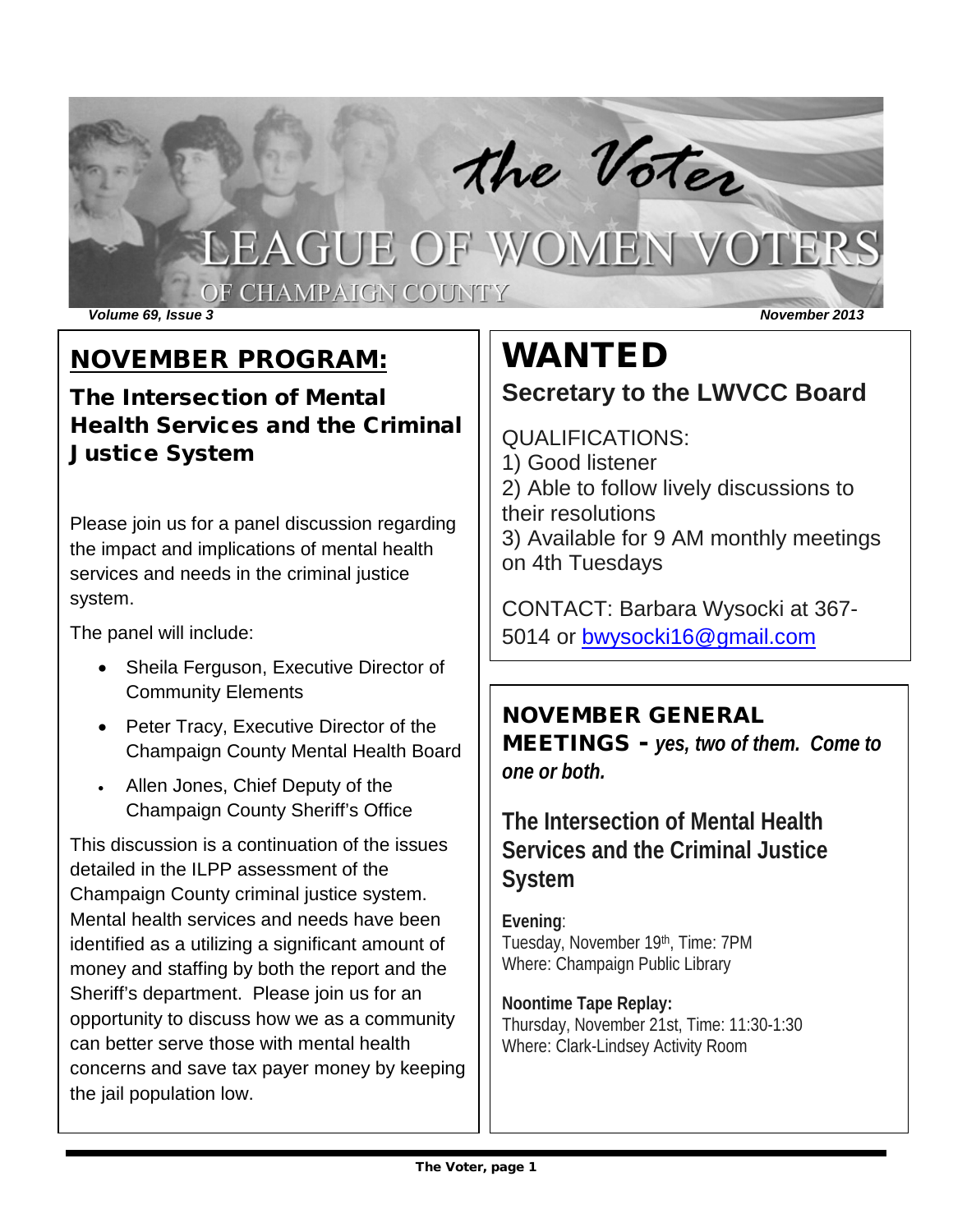#### *LWVCC Board - 2013-2014*

President: Barbara Wysocki 1st VP (Organization):<br>217-359-2514 c  $2^{nd}$  VP (Program): Secretary: Treasurer: Sandy Volk<br>217-367-7664 sal Communications: Criminal Justice Chair<br>217-328-0547 Membership Chair: Sue Phillips<br>217-359-8818 Newsletter Editor:<br>217-766-9677

217-367-5014 [bwysocki16@gmail.com](mailto:bwysocki16@gmail.com)<br>Draanization): Trisha Crowley [tcrowley9491@gmail.com](mailto:tcrowley9491@gmail.com)<br>Theresa Michelson 217-344-4078 [thmichelson@gmail.com](mailto:hmichelson@gmail.com)<br>v: Vacant [sandyvolk803@gmail.com](mailto:sandyvolk803@gmail.com)<br>Debbie Rugg 217-621-7180 [debrugg@aol.com](mailto:debrugg@aol.com)<br>Justice Chair Gerri Kirchner 217-328-0547 [gerrikirchner@comcast.net](mailto:gerrikirchner@comcast.net)<br>Finance Drive: Antie Kolodziei Antje Kolodziej 217-356-1734 [antje@illinois.edu](mailto:antje@illinois.edu) [suephillips1018@att.net](mailto:suephillips1018@att.net)<br>Michelle Jett [michellejett1@gmail.com](mailto:michellejett1@gmail.com) Observer Corps: Betty Segal 217-893-3080 [bssegal@mindspring.com](mailto:bssegal@mindspring.com) Resource Management: Margaret Olson 217-344-6390 [olsonmjo@gmail.com](mailto:olsonmjo@gmail.com) Student Intern: Kim DeGiacomo 708-574-2957 [degiaco1@illinois.edu](mailto:degiaco1@illinois.edu) Voter Service Chair: Carole Rebeiz<br>217-377-9148 card 217-377-9148 caroler57@comcast.net ter: Corrie Proksa<br>217-359-4959 corrier [corrieproksa@hotmail.com](mailto:corrieproksa@hotmail.com) Nominating Committee: Chair: Lois Gullerud Jan Anderson, Gerri Kirchner

Do you have friends or acquaintances who might be interested in the League? Email Sue Phillips a[t suephillips1018@att.net](mailto:suephillips1018@att.net) or phone her at 359-8818 with names and addresses and we will send them *the Voter* for the next three months.

## SAVE THE DATE!

### CELEBRATE THE CENTENNIAL!

Our usual December social will be an extraordinary event as we conclude the year-long celebration of women suffrage in Illinois! Come visit with friends over refreshments, hear Tom Kacich talk about suffrage activity in Champaign County, view suffrage artifacts from the Urbana Archives. Better yet, bring your own stories or precious mementos from League or women's history! Wear your best purple and yellow!

WHEN: Tuesday, December 17th at 7:00 WHERE: Lewis Auditorium – Urbana Free Library

# PRESIDENT'S LETTER

League of Women Voters of Champaign County

Dear Members,

Who felt during last month's crisis in Washington that the ground, the foundations of government, might be shifting? Seldom do we experience a crisis which so challenged premises we hold about the federal government -- its presence and its impact in our lives. No wonder we are not convinced that party differences have been resolved and we're ready to move on as a nation!

For me, the normalcy of the last month was in all matters League. Being attentive to local government through the work of our Observer Corps, arranging meetings concerning the criminal justice/jail report, focusing on the two referenda efforts that might face Illinois citizens next year reminds one how precious these mundane operations of democratic government are and how we frequently take these routines for granted.

Yet, using the tools of democracy – conducting public meetings, supporting referenda, and studying special reports – invites a messiness that can be upsetting because change (hopefully positive) is inevitably the result. For almost a century, League has steadfastly approached change and its consequences with vigilance, thought, and reasoned action. It's proven to be a good strategy to address the vagaries of American democracy, especially in uncertain times.

Sincerely, *Barbara Wysocki* LWVCC President

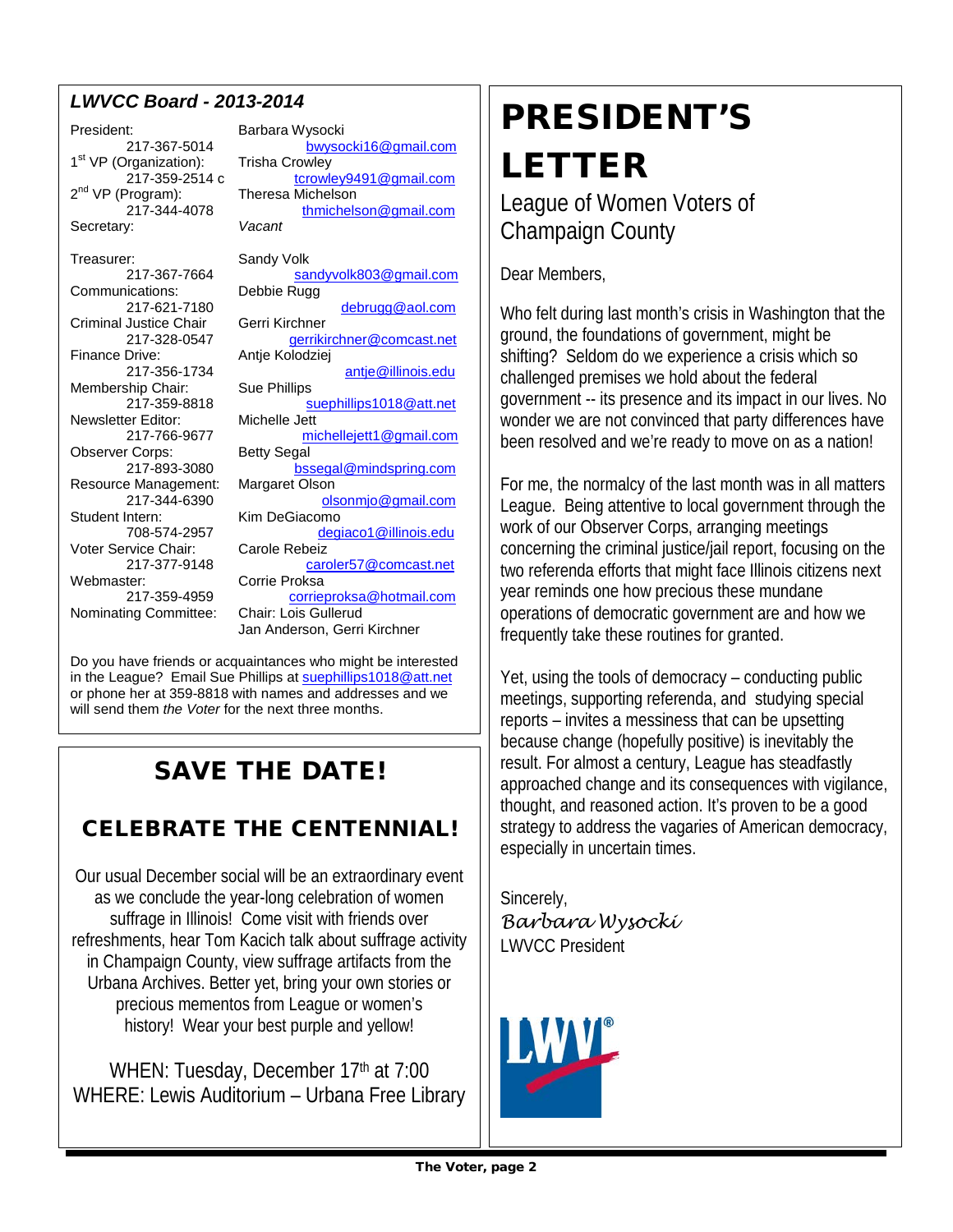# FAIR TAX ACTION CENTER: FAQs

Source: Institute on Taxation and Economic Policy

1. **Why should we trust other legislators with more of our money?** While Illinois, like many other states, does have some waste, fraud, and abuse, the state is very efficient in the way it manages and spends its income tax revenue. Waste in Illinois mainly describes the huge amounts Illinois spends paying interest on its debts. Illinois spends more than 90% of its discretionary General Fund budget on the four core services of education, healthcare, human services and public safety. Therefore, increasing the state's tax revenue will be incredibly beneficial to the residents of Illinois. Center for Tax and Budget Accountability Analysis

2. **If we raise the flat tax enough, won't it cover Illinois' needs?** How much would we have to raise a flat tax for it to do so? Raising the flat tax would raise additional revenue for Illinois but it would not be the fair way to tax. Raising the flat tax would only create more income inequality in the state since it is not based on an individual's ability to pay. Middle income taxpayers would still pay a larger percentage of their income in taxes than upper income earners. Center for Tax and Budget Accountability Analysis

3. **Isn't a flat tax fairer?** A flat tax is in fact not fairer. When all taxes are combined (including sales tax, property, etc.) middle income earners are paying relatively much more of their salaries in taxes than upper income earners. Since it does not correspond to an individual's ability to pay, a flat tax puts more burden on low and middle income families. Institute on Taxation and Economic Policy

4. **Won't more taxes drive business out of Illinois and won't wealthy people either leave the state or buy property in low tax states as tax shelters to avoid paying more?** Some people may leave or create tax shelters. However, extensive research on tax avoidance indicates that higher income taxes do not play a large part in an individual's decision to leave a state. In fact, income tax isn't even a factor for a great majority of families who move. Other factors such as family, climate, job relocation, and housing play more of a role. As for business, corporate taxes play a very small part in their overall decision. When it comes to building robust, resilient and prosperous economies, more fundamental factors than taxes--like human capital, entrepreneurship, availability of transportation, condition of the infrastructure, and innovation--come into play. Young and Varner (2011)

5. **What happened to all the money that the 66% income tax increase took in? Wasn't that supposed to fix Illinois' fiscal problems?** While Illinois still runs a deficit, had we stayed at a 3% income tax rate our deficit would be at least triple what it is now. While services did see cuts, it would have been far worse without the increase. However, the tax increase will begin to sunset at the end of 2014, with corresponding drops in revenue. It is predicted that Illinois will lose \$4 Billion in revenue in 2015 if there is no change in the tax structure. Center for Tax and Budget Accountability Analysis

6. **Isn't Illinois a high tax state?** In fact, Illinois is not a high tax state. In the Midwest, with the temporary tax increase, Illinois' income tax rate is still second lowest. With the sunset of the temporary increase in 2015, Illinois will once again have the lowest tax rates in the Midwest. Even with total tax burden (all taxes, including sales, property, and ex-cise), Illinois remains one of the lowest tax burden states in the nation. What Illinois IS, is a regressive tax state that puts a greater tax burden on its middle income families.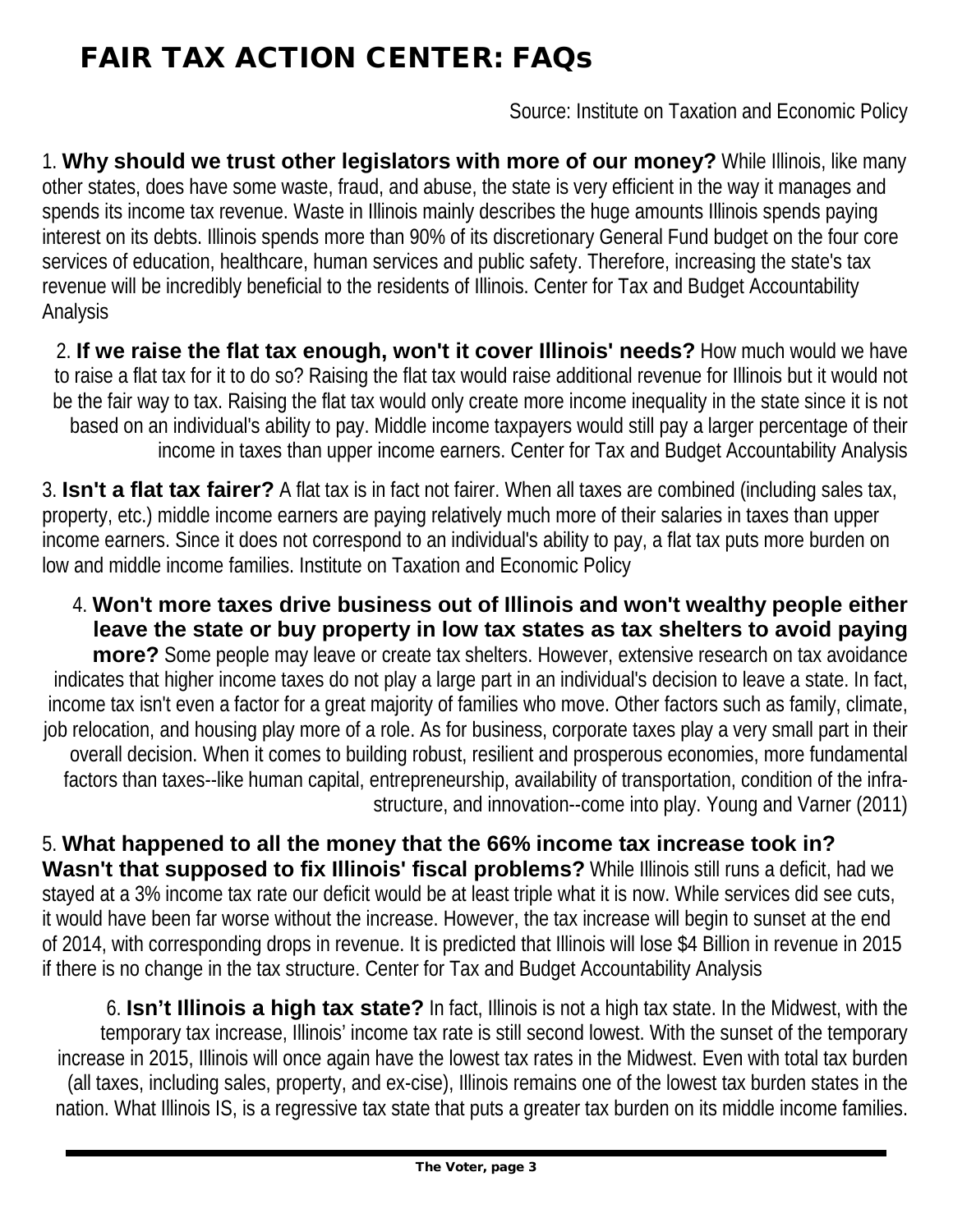Hopefully you had the opportunity to attend or see the rebroadcast of the highly informative panel discussion with Claire McIntyre, Jean Pierce, and Representative Naomi Jakobsson, the amendment author.

Champaign County is in a fortunate situation of having our Representative and Senator supporting the HJRCA33/SJRCA40 but we still have work to do. The League hopes to join in coalition efforts to promote accurate information about the fair tax and assist in the next phase of the campaign; voter approval of the amendment.

#### Dear Fellow League Members,

Legislation (HJRCA 33/SJRCA 40) is pending in Springfield for a constitutional amendment on a fair tax allowing for higher rates on higher incomes and lower rates on lower incomes. The League of Women Voters Illinois (LWVIL) supports this plan, rather than the flat tax now imposed in Illinois.

LWVIL believes this amendment will bring fairness to Illinois' tax code, helping Illinois' families. It will help Illinois protect key priorities such as education, public safety, health care, and human services. These vital services have been significantly shortchanged in recent years because of Illinois' systemic budget problems; the result of an out-of-date tax code which overburdens middle income families.

The legislation embodies another important principle: citizen participation. If adopted by the General Assembly, this referendum would ask Illinois voters if they want to amend the 1970 Illinois Constitution, which currently states that the personal income tax must be non-graduated (flat).

The LWVIL knows it is time for long-term budget solutions to help rebuild Illinois' economy and provide sustained support to programs and services that people need. Adoption of a graduated income tax achieves a necessary step in reaching these goals.

Mary Kubasak President, League of Women Voters, Illinois

## League of Women Voters of Illinois Call to Action:

"LWVIL's fiscal policy position supports a fair, sustainable, stable, and efficient revenue system. LWVIL and its local Leagues have been working for years as advocates for a fair and graduated rate income tax. Without long term, substantive tax reform that addresses the state's structural deficit, Illinois will continue to slide further into debt, cutting vital services and programs we all need and care about."

# FAIR TAX ACTION **CENTER**

For more info on the Fair Tax Initiative, check out these resources:

LWV of Illinois: [http://www.lwvil.org/grit](http://www.lwvil.org/grit-project.html)[project.html](http://www.lwvil.org/grit-project.html)

Citizen Action Illinois [http://www.citizenaction-il.org](http://www.citizenaction-il.org/)

LWVCC Fair Tax Action Group Chair: Debbie Rugg [debrugg@aol.com](mailto:debrugg@aol.com)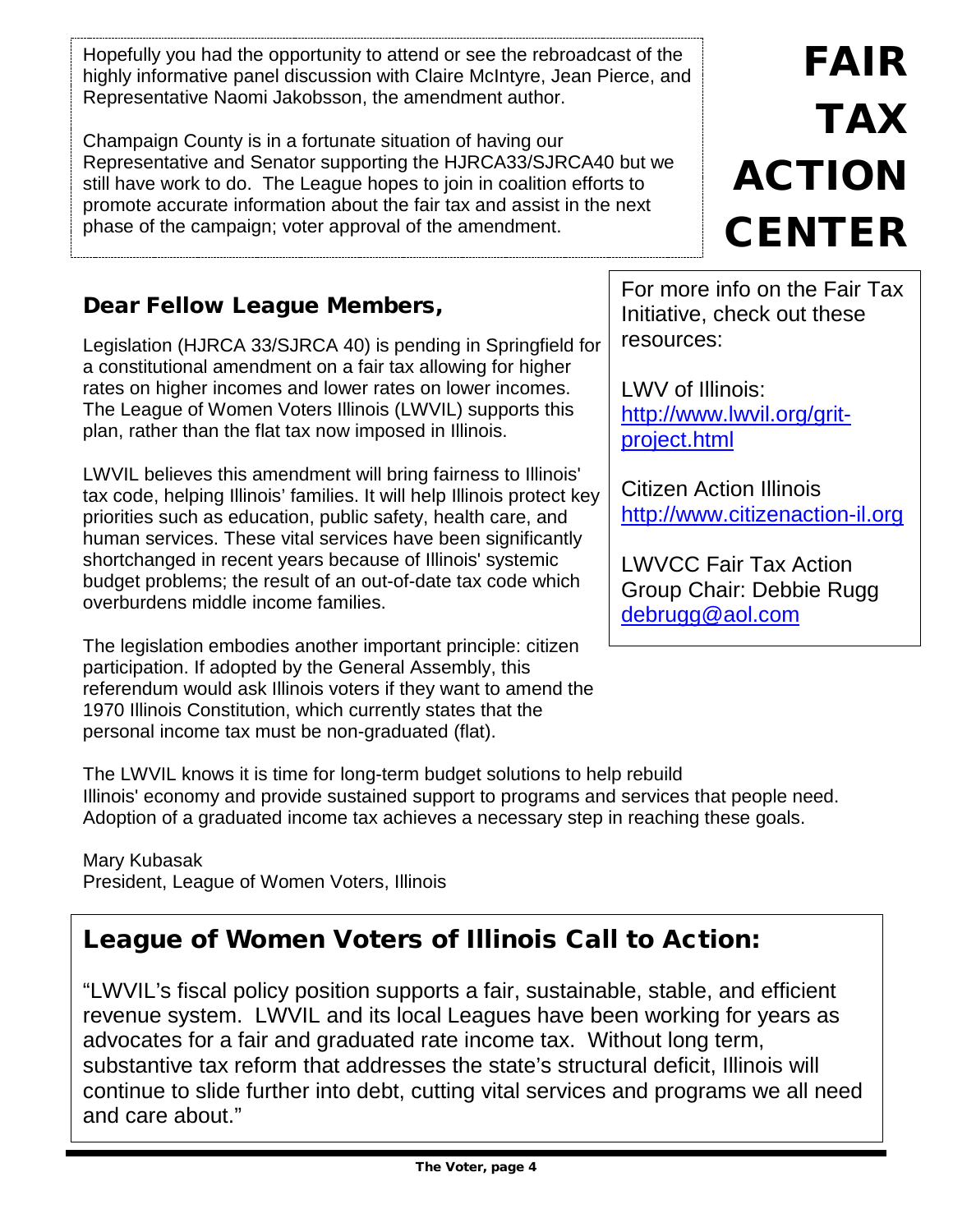|                                                                                                                                                                                                                                                                                                                                                                                                                                                                  | Membership Form - League of Women Voters of Champaign County |                                                             |                         |  |
|------------------------------------------------------------------------------------------------------------------------------------------------------------------------------------------------------------------------------------------------------------------------------------------------------------------------------------------------------------------------------------------------------------------------------------------------------------------|--------------------------------------------------------------|-------------------------------------------------------------|-------------------------|--|
|                                                                                                                                                                                                                                                                                                                                                                                                                                                                  |                                                              |                                                             | Date: _________________ |  |
|                                                                                                                                                                                                                                                                                                                                                                                                                                                                  |                                                              |                                                             |                         |  |
|                                                                                                                                                                                                                                                                                                                                                                                                                                                                  |                                                              |                                                             |                         |  |
| Please circle the type of membership:<br>Student Dues* \$5.00                                                                                                                                                                                                                                                                                                                                                                                                    | Individual Dues* \$65.00<br>Household Dues* \$97.50          | #New Individual Dues \$32.50<br>#New Household Dues \$48.75 |                         |  |
| # Dues for new members, for one year, are half the amount paid by continuing members.<br>* Dues and donations are not tax deductible as charitable contributions from your federal income tax return. You may, however, make a tax deductible<br>contribution to the Education Fund (of LWVCC) by writing a separate check made payable to "LWVIL Education Fund". Please include "Champaign<br>County" on the memo line of your check to the Education Fund.    |                                                              |                                                             |                         |  |
| Check your Voter mailing label for the month your membership dues are payable.                                                                                                                                                                                                                                                                                                                                                                                   |                                                              |                                                             |                         |  |
| Please make checks payable to LWVCC, and mail to: Sue Phillips, 1018 W William, Champaign, IL 61821                                                                                                                                                                                                                                                                                                                                                              |                                                              |                                                             |                         |  |
|                                                                                                                                                                                                                                                                                                                                                                                                                                                                  | <b>INDEPENDENT COMMISSION ON REDISTRICTING</b>               |                                                             |                         |  |
| By early November League President Barbara Wysocki will have 100 petitions on hand regarding the<br>Independent Commission on Redistricting. By April 1, 2014, signatures from 289,000 Illinois citizens<br>must be obtained to have this referendum item on the fall ballot. Please contact her if you're<br>interested in carrying petitions and obtaining signatures from any registered Illinois voter or would like<br>to add your signature to a petition. |                                                              |                                                             |                         |  |
| Barbara Wysocki, (217-367-5014) or bwysocki16@gmail.com                                                                                                                                                                                                                                                                                                                                                                                                          |                                                              |                                                             |                         |  |
| For more information about the redistricting initiative be sure to attend the meeting on Tuesday,                                                                                                                                                                                                                                                                                                                                                                |                                                              |                                                             |                         |  |

For more information about the redistricting initiative be sure to attend the meeting on Tuesday, January 21, 2014, the League of Women Voters of Champaign County will host a public meeting on this important topic. Plan now to attend. The place and time will be announced soon.

| The League extends its sincerest<br>condolences to League member<br>Jan Anderson on the recent<br>passing of her daughter and son-<br>in-law.                                                                     | <b>Student Unit Alum News</b><br>From Amanda Sheffer, Washington DC                                                                                                                                                                                                                                                                                                                                                                                                                                                                                                                                                   |
|-------------------------------------------------------------------------------------------------------------------------------------------------------------------------------------------------------------------|-----------------------------------------------------------------------------------------------------------------------------------------------------------------------------------------------------------------------------------------------------------------------------------------------------------------------------------------------------------------------------------------------------------------------------------------------------------------------------------------------------------------------------------------------------------------------------------------------------------------------|
|                                                                                                                                                                                                                   | The original LWVCC director organizer of our student League, Sherry<br>DeWan has been keeping in touch with former student members. A gift<br>thank you note to her recently included the following:                                                                                                                                                                                                                                                                                                                                                                                                                  |
| The League of Women Voters of<br><b>Champaign County</b><br>Congratulates<br>The Champaign-Urbana<br><b>Business Women's Club</b><br>On their 90 <sup>th</sup> Anniversary of<br>Incorporation<br>Happy Birthday! | "It was so funny that (the gift) came the same day I used the League website<br>to show someone why ID cards for voting was problematic-it really got me<br>thinking about the role you played for me and all the others in the student<br>unit. I learned so much from the time and you always supported us no<br>matter how far-reaching my ideas got. I'm so grateful for how you shaped<br>my path."<br>/s/ Amanda Sheffer<br>Sherry volunteered when we discussed this note that one of the most<br>important things she thinks she did with the student unit was helping them<br>stay within League guidelines. |